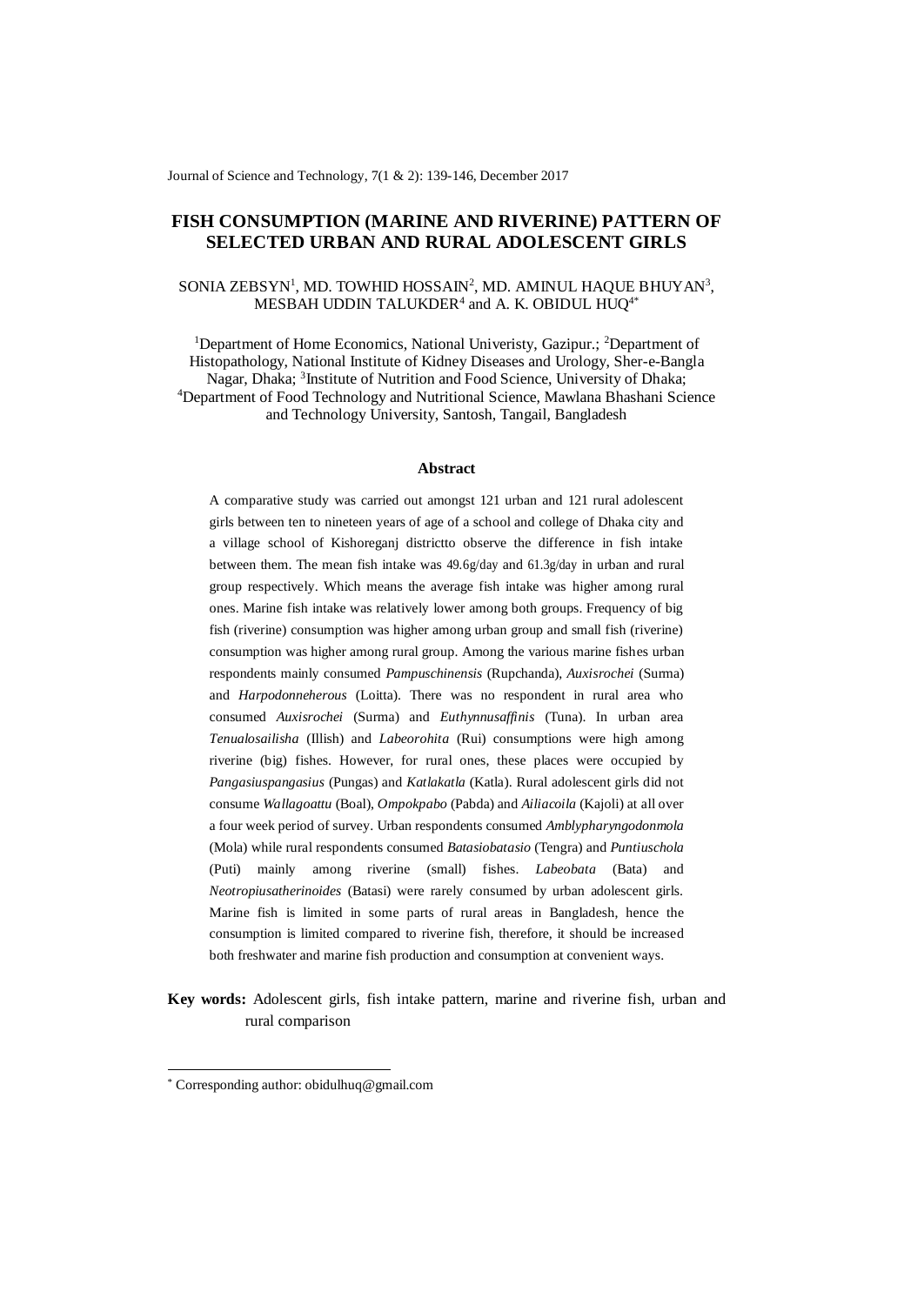## **Introduction**

Fish is an integral component of a balanced diet. The health benefits of fish have been well documented and widely promoted in recent years. The digestibility and the concentrations of essential amino acids in food proteins are important determinants of the efficacy of protein absorption into the body. In this respect, protein from animal-source foods is superior to that of plant-source foods (Kawarazuka, 2010). Fish is one of the cheapest sources of animal protein and availability and affordability is better for fish in comparison to other source of animal protein. Fish provides major contribution to the survival and health of a significant portion of the world's population. Fish serves as a health-food for the affluent world owing to the fish oils which are rich in polyunsaturated fatty acids (PUFAs); especially the  $\omega$ -3 PUFAs, eicosapentaenoic acid (EPA) and docosahexaenoic acid (DHA), at the same time, it is a health-food for the people in the other extreme of the nutrition scale owing to its proteins, oils, vitamins and minerals (Mohanty, 2010). A number of health benefits are believed to be associated with regular fish consumption. Fish is especially important in the developing world, often referred to as "rich food for poor people".

Bangladesh is an agro-based riverine country, connected by a network of rivers and their tributaries, numbering about 290 with a length of about 24,140 km, which covers 8% area of the country (BBS, 1991).Total fish production in Bangladesh during 2008-2009 was 27, 01,370 MT of which 73% obtainedfrominland waters and 27% from marine water (DOF, 2010). Rivers have been the major sources of fish production in Bangladesh form time immemorial. Naturally, due to geographical locations a readily available fish contributes to traditional Bangladeshi diet as a major category of animal protein source (Murry and Burt, 1992). Generally, fresh water fish are more popular than marine fish in Bangladesh. The average fish intakes were 37,23 and 16g/day in 1965, 1982 and 1992 respectively. According to recent nutrition survey reports, the average percapita fish intake was found to be 33g/day in Bangladesh and it was also found that fish contributes about 54% of the total animal protein intake in Bangladesh. The fish intake pattern of Bangladeshi population reflects that fish is an integral part of a Bangladeshi diet (Jahan and Hossain, 1998).

In Bangladesh, almost one-fourth of the total population consists of adolescents (BBS, 1998). Teenagers like to experiment and their experimentation might include risky food behavior leading to poor eating habits or tendencies to consume highly processed foods. Girls often view food as a threat to being thin, while boys may frequently take musclebuilding supplements. The phenomenal growth that occurs in adolescence, second only to that in the first year of life, creates increased demands for energy and nutrients. Total nutrient needs are higher during adolescence than any other time in the lifecycle. Nutrition and physical growth are integrally related; optimal nutrition is arequisite for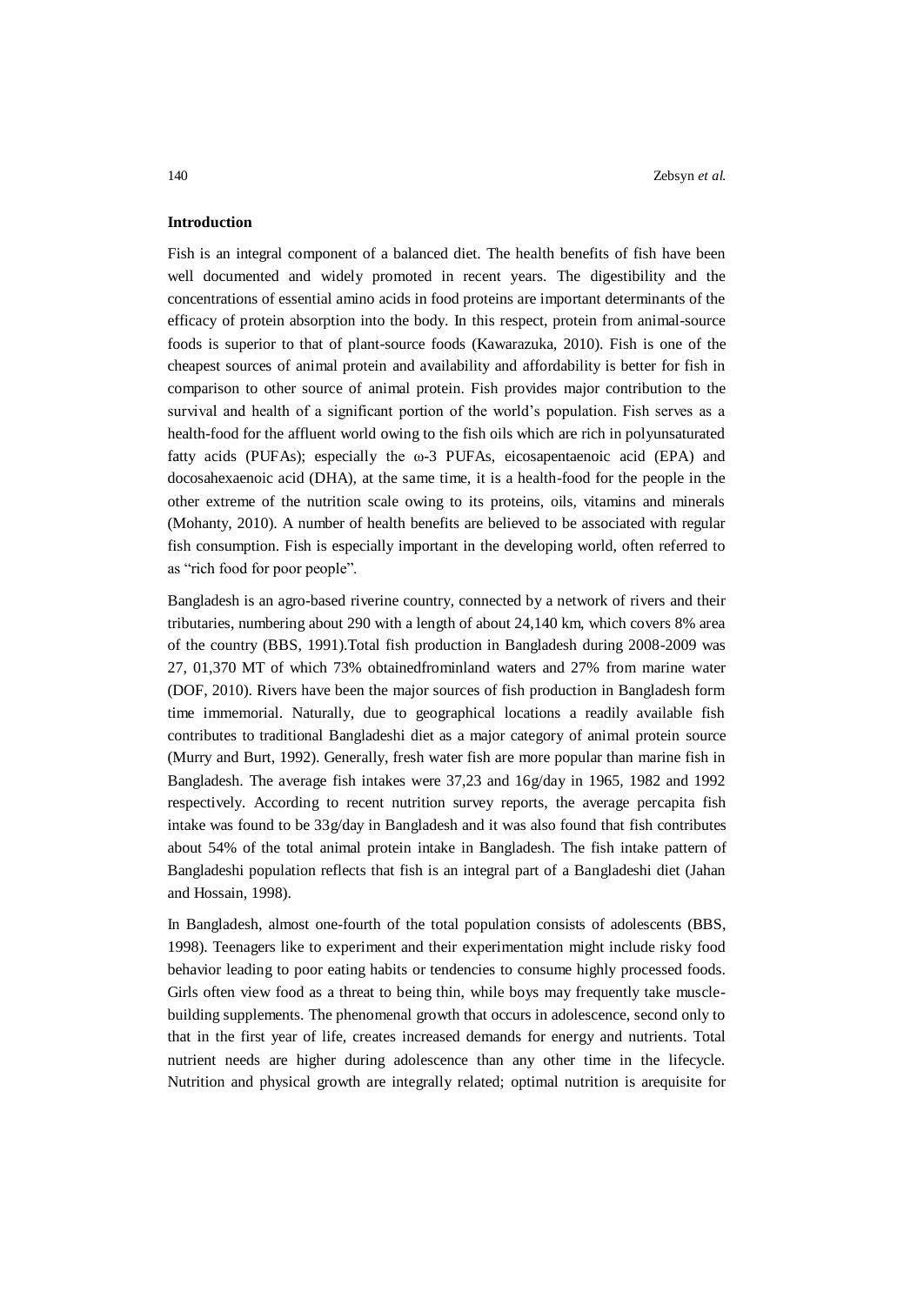achieving full growth potential. Poor nutritional status during adolescent is an important determinant of health outcomes at later stage of life. Adolescent girls are future mothers and the most serious consequence of nutritional deficiency is impaired fetal development. In Bangladesh, a large number of adolescent girls suffer from various degrees of nutritional disorders (Ahmed *et al.,* 2000; Ahmed *et al.,* 2008). The main nutritional problems of adolescents are micronutrients deficiencies, iron deficiency anemia in particular (Kurz and Johnson-Welch, 1994). As a source of major animal food, fish provides both macro and micronutrients in Bangladeshi diet (Nettleton, 1985). A wide variety of minerals in fish flesh are usually present in a form, which are readily available for body. Fish is an important source of essential minerals such as zinc, copper, iron, magnesium, calcium, phosphorus, sodium and potassium. Marine fishes are important source of iodine (Clucus and Ward, 1996).Therefore, considering the importance of fish consumption, the present study thus aims at investigating marine and riverine fish intake pattern of selected adolescent girls of urban and rural locations and to compare the results obtained.

#### **Materials and Methods**

A comparative study was carried out among 121 urban adolescent girls of Mission International School and College, Adabar, Dhaka and121 rural adolescent girls of Mahinada High School, Amirganj, Kishoreganj, aged between 10-19 years during March 2011 to February 2012. The fish intake pattern of urban and rural adolescent girls was assessed and compared. A standard questionnaire was developed containing both close and open ended questions to obtain relevant information on fish intake (marine and riverine) and then data were collected with maximum precaution. Marine fish means fishes found in sea and riverine fish means fishes found in river, canal, beel and other land water sources. The terms "big fish" and "small fish" which are used in this study as those fishes which are consumed without bones (edible portions are only fleshes) and which are consumed whole with bones, heads and viscera respectively. The 24 hourrecall method and food frequency questionnaire were used to determine the fish intake. Statistical analysis was done by using SPSS 16 windows program. Appropriate statistical analysis was performed by usingt-test for paired data. Values were considered significant at  $p < 0.05$ . Results were expressed as mean  $\pm$ SD.

### **Results**

The mean fish intake was 49.6g/day in urban area and 61.3g/day in rural area. Mean fish protein intake was 9.1 g/day in urban area and 11.2 g/day in rural area. Again fat intake from fish was 3.8 g/day in urban area and 4.7 g/day in rural area. Mean calcium intake from fish was 264.2 mg in urban and 326.5 mg in rural area (Table 1).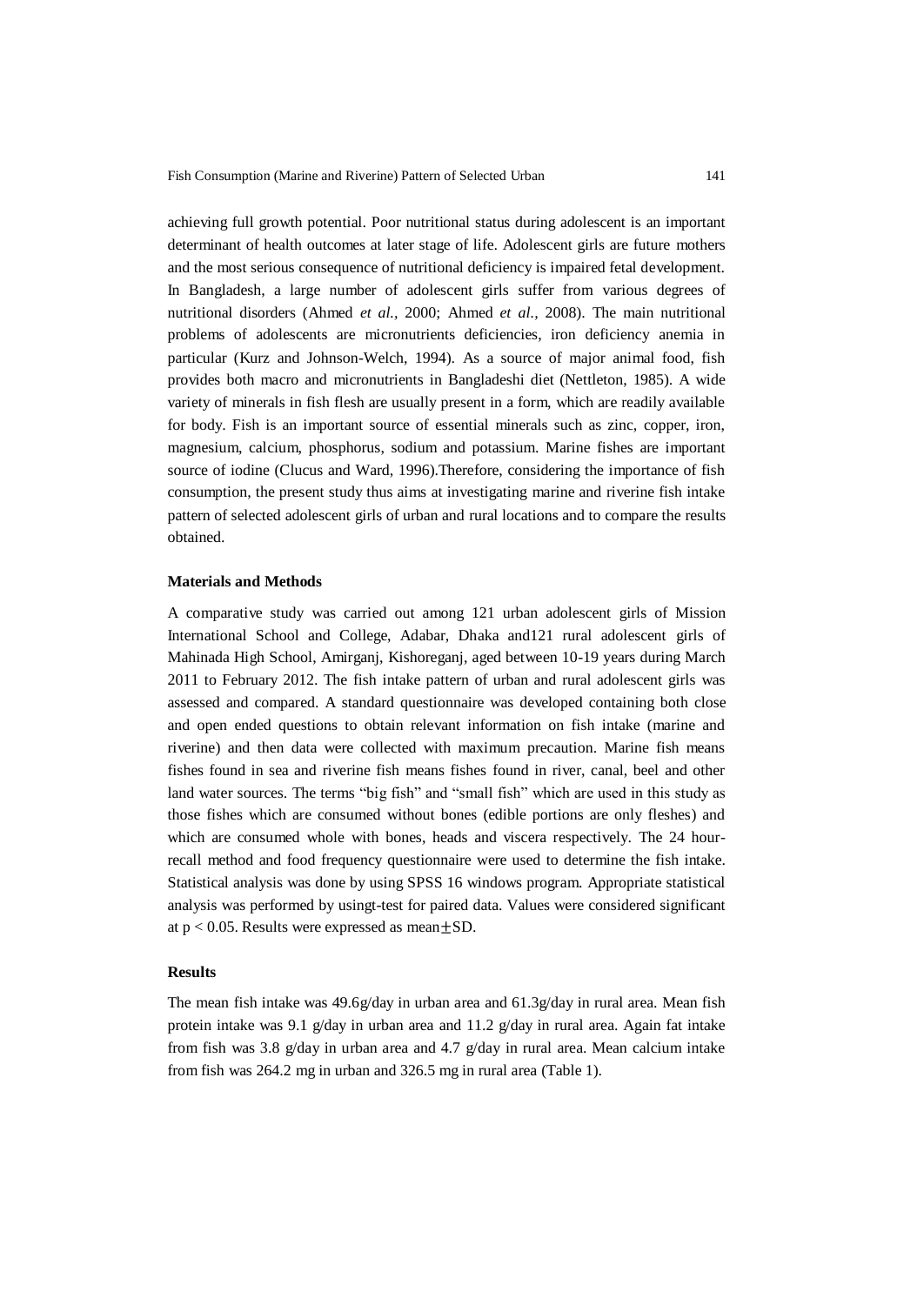| <b>Intake</b>                          | <b>Urban</b> |      | <b>Rural</b> |      |
|----------------------------------------|--------------|------|--------------|------|
|                                        | <b>Mean</b>  | Std. | <b>Mean</b>  | Std. |
| Fish intake $(g)$                      | 49.6         | 6.3  | 61.3         | 7.3  |
| Energy (kcal)                          | 77.3         | 9.0  | 95.5         | 11.3 |
| Protein $(g)$                          | 9.1          | 0.4  | 11.2         | 0.7  |
| Fat $(g)$                              | 3.8          | 0.8  | 4.7          | 1.0  |
| Carbohydrate (g)                       | 1.6          | 0.2  | 2.0          | 0.4  |
| Calcium (mg)                           | 264.2        | 15.4 | 326.5        | 23.3 |
| Iron $(mg)$                            | 0.7          | 0.1  | 0.9          | 0.3  |
| Vit-A $(IU)$                           | 9.1          | 1.9  | 11.2         | 2.0  |
| Niacin $(mg)$                          | 0.6          | 0.2  | 0.7          | 0.1  |
| Vit- $C$ (mg)                          | 10.5         | 0.5  | 13.0         | 1.3  |
| $\text{Zinc} \left( \text{mg} \right)$ | 1.0          | 0.2  | 1.2          | 0.6  |

**Table 1. Respondent's nutrient intake per day from fish by area**

**Table 2. Percent distribution of the respondents according to frequency of marine fish consumption**

| <b>Frequency of consumption</b> | Area  |              |         |  |
|---------------------------------|-------|--------------|---------|--|
|                                 | Urban | <b>Rural</b> | p value |  |
| Never                           | 28.1% | 54.5%        |         |  |
| $1-3$ days                      | 62.0% | 29.8%        |         |  |
| $4-5$ days                      | 5.8%  | 14.0%        | 0.000   |  |
| 6-7 days                        | 4.1%  | 1.7%         |         |  |

About 4.1% of urban and 1.7% of rural adolescent girls consumed marine fish daily (Table 2). Again 28.1% among urban and 54.5% among rural adolescent girls did not consume marine fish at all during the survey period. It is to be noted that the consumption of marine fish was low for both urban and rural subjects.

**Table 3. Distribution of the respondents according to frequency of riverine (big) fish consumption**

| <b>Frequency of consumption</b> | Area         |       |         |  |
|---------------------------------|--------------|-------|---------|--|
|                                 | <b>Urban</b> | Rural | p value |  |
| Never                           | 8.3%         | 19.0% |         |  |
| $1-3$ days                      | 58.7%        | 37.2% |         |  |
| $4-5$ days                      | 14.8%        | 32.2% | 0.000   |  |
| 6-7 days                        | 18.2%        | 11.6% |         |  |

The frequency of big fish consumption was higher among the urban respondents (Table 3). The difference was highly significant ( $p = 0.000$ ).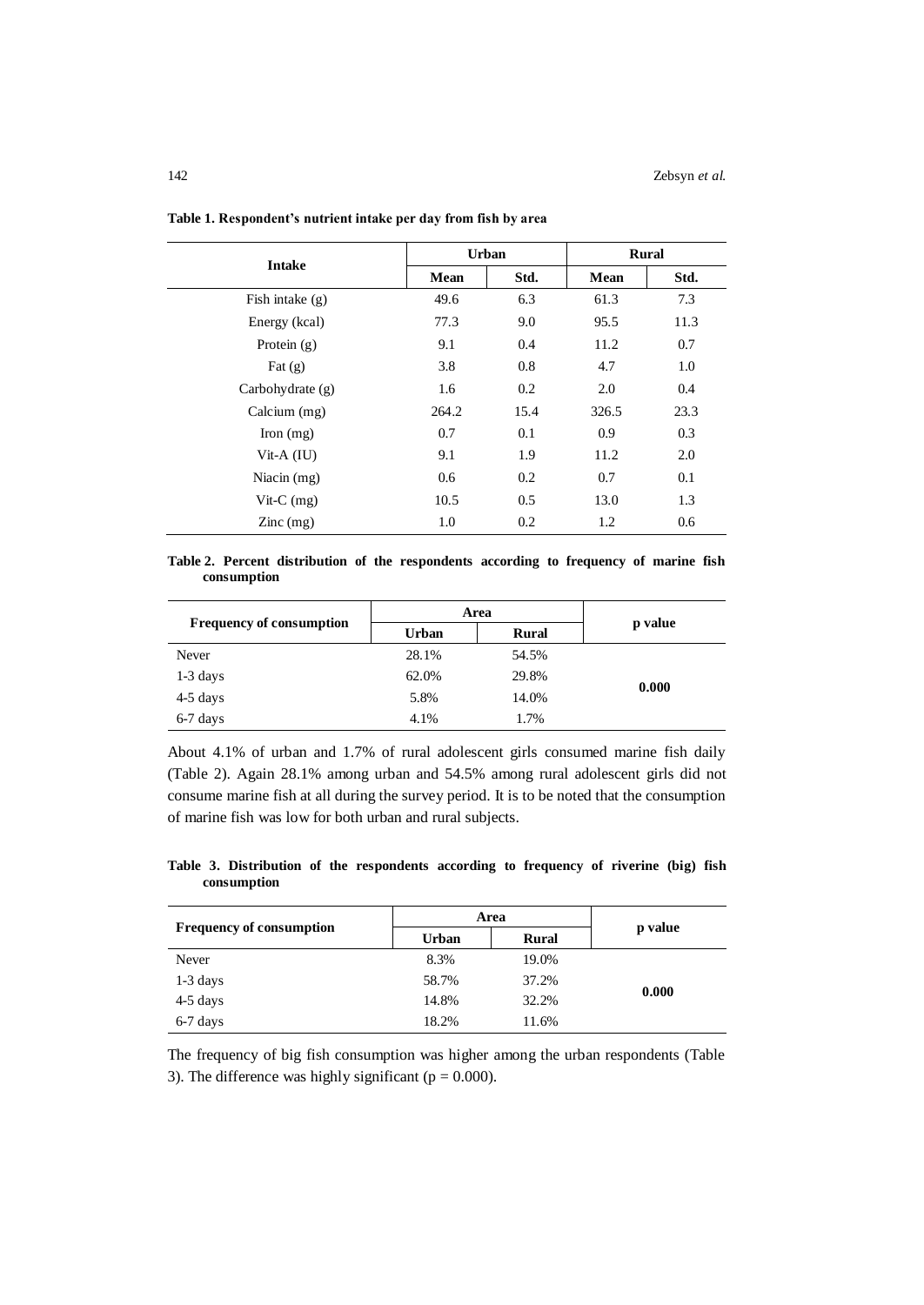| <b>Frequency of consumption</b> | Area  |              |         |  |
|---------------------------------|-------|--------------|---------|--|
|                                 | Urban | <b>Rural</b> | p value |  |
| Never                           | 14.9% | 14.0%        |         |  |
| $1-3$ days                      | 58.7% | 47.9%        |         |  |
| $4-5$ days                      | 20.6% | 19.8%        | 0.028   |  |
| 6-7 days                        | 5.8%  | 18.3%        |         |  |

**Table 4. Distribution of the respondents according to frequency of riverine (small) fish consumption**

About 5.8%of urban and 18.3% of rural respondents consumed small fish daily (Table 4). Again 14.9% among urban and 14.0% among rural respondents did not consume small fish during the survey period. However, the rural respondents consumed more small fish than urban ones. The difference was significant (p=0.028).

|                      |                                         |                 | Area          |  |  |
|----------------------|-----------------------------------------|-----------------|---------------|--|--|
| Kinds of Fish        | Name of Fish                            | Urban           | Rural         |  |  |
|                      |                                         | $(n=121)$       | $(n=121)$     |  |  |
|                      | <i>Pampuschinensis</i> (Rupchanda)      | 38.8% (47)      | $33.1\%(40)$  |  |  |
|                      | Auxisrochei (Surma)                     | $19.8\%(24)$    | $0\% (0)$     |  |  |
| Marine Fish          | Harpodonneherous (Loitta)               | $15.0\%(18)$    | $5.8\%(7)$    |  |  |
|                      | Trichiurushaumela (Chhuri)              | $7.4\%(9)$      | $9.1\%(11)$   |  |  |
|                      | Euthynnusaffinis(Tuna)                  | $5.0\%$ (6)     | $0\%$ (0)     |  |  |
|                      | Otolithoidespama (Marine Poa)           | $10.0\%(12)$    | $5.8\%(7)$    |  |  |
|                      | Labeorohita (Rui)                       | 55.4% (67)      | $45.0\% (54)$ |  |  |
|                      | Tenualosailisha (Illish)                | 73.6% (89)      | $13.2\%(16)$  |  |  |
|                      | Pangasiuspangasius (Pungas)             | 40.5% (49)      | 76.0% (92)    |  |  |
|                      | Wallagoattu (Boal)                      | $19.0\%(23)$    | $0\%$ (0)     |  |  |
|                      | Katlakatla (Katla)                      | 28.9% (35)      | 76.0% (92)    |  |  |
|                      | CirrhinusCirrhosus (Mrigel)             | $6.6\%$ $(8)$   | 24.0% (29)    |  |  |
|                      | Sperataaor (Ayre)                       | $12.4\%(15)$    | $4.1\%$ (5)   |  |  |
|                      | Chitalachitala (Chitol)                 | $14.0\% (17)$   | $8.3\%(10)$   |  |  |
|                      | Hypophthalmichthysmolitrix (Silvercarp) | $14.9\%$ (18)   | 52.9% (64)    |  |  |
|                      | Labeocalbasu (Kali Baus)                | $5.8\%$ $(7)$   | $18.2\% (22)$ |  |  |
|                      | Coricasoborna (Kachki)                  | $41.3\%(50)$    | $8.3\%(10)$   |  |  |
| <b>Riverine Fish</b> | Amblypharyngodonmola (Mola)             | $42.1\%(51)$    | $32.2\%(39)$  |  |  |
|                      | Batasiobatasio (Tengra)                 | $27.3\%$ $(33)$ | $67.8\%(82)$  |  |  |
|                      | Labeobata (Bata)                        | $2.5\%(3)$      | $14.9\%(18)$  |  |  |
|                      | Mastacembelusarmatus (Bain)             | $5.0\%$ (6)     | 28.9% (35)    |  |  |
|                      | Oreochromismosasambicus (Tilapia)       | $30.6\% (37)$   | $20.7\% (25)$ |  |  |
|                      | Neotropiusatherinoides (Batasi)         | $3.3\%(4)$      | $5.8\%$ $(7)$ |  |  |
|                      | Gonialosamanmina (Chapila)              | $9.1\%(11)$     | $5.8\%(7)$    |  |  |
|                      | OmpokPabo (Pabda)                       | $4.1\%$ (5)     | $0\%$ (0)     |  |  |
|                      | Ailiacoila (Kajoli)                     | $5.8\%(7)$      | $0\%$ (0)     |  |  |
|                      | Puntiuschola (Puti)                     | $33.9\%(41)$    | $62.8\%(76)$  |  |  |
|                      | Chandanama (Chanda)                     | $7.4\%(9)$      | $38.0\%(46)$  |  |  |
|                      | Channapunctata (Taki)                   | $22.3\%(27)$    | $5.8\%(7)$    |  |  |

**Table 5. Percent distribution of respondents according to the kind of fish consumed**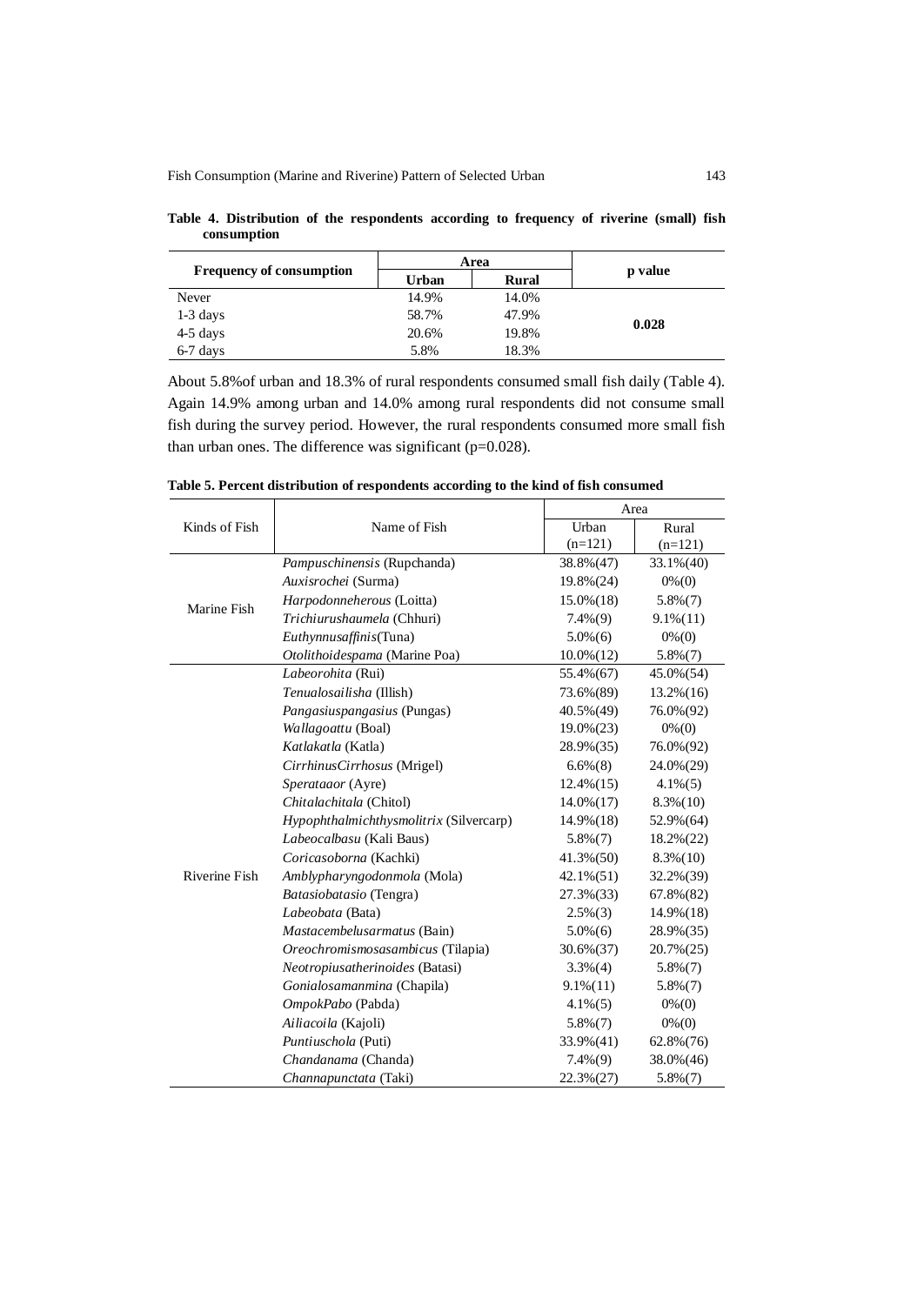The percent distribution of respondents according to the kind of fish consumed varied widely (Table 5). Among the various marine fishes 38.8% urban respondents consumed *Pampuschinensis* (Rupchanda). For rural respondents this was 33.1%. There was no respondent in rural group, who consumed *Auxisrochei* (Surma) and *Euthynnusaffinis* (Tuna) during the survey period, but for urban group those were 19.8% and 5% respectively. In urban area *Tenualosailisha* (Illish) consumption was highest (73.6%) among riverine (big) fishes. Next place was occupied by *Labeorohita* (Rui, 55.4%).

On the other hand, in rural area *Pangasiuspangasius* (Pungas) and *Katlakatla* (Katla) consumptions were high 76% and 76% respectively. Rural respondents did not consume *Wallagoattu* (Boal) over a four week period. *Amblypharyngodonmola* (Mola 42%) consumption was high in urban group; *Batasiobatasio* (Tengra 67.8%) and *Puntiuschola* (Puti 62.8%) consumptions were high among riverine (small) fishes in rural group. *Labeobata* (Bata, 2.5%) and *Neotropiusatherinoides* (Batasi, 3.3%) were rarely consumed by urban adolescent girls. *Ompokpabo* (Pabda) and *Ailiacoila* (Kajoli) were not consumed at all during the survey period by rural adolescent girls.

#### **Discussion**

The present study compared the fish intake pattern of selected population of urban and rural group of Bangladesh. We found, mean fish intake was 49.6g/day and 61.3g/day in urban and rural group respectively. Mean fish intake was higher among rural group and for that, most of the nutrients (energy, protein, fat, carbohydrate, calcium, iron, zinc) intake form fish were found also higher among them. According to recent nutrition survey reports, the average percapitafish intake was found 33g/day in Bangladesh (Jahan and Hossain, 1998); which is loweras compared to the present study. The reason for this disparity may be the age group (total people vs adolescent girls) of the population of the studies. Besides that another reason of high fish intake, especially in rural group; may be the data collection period (in fish catching season) of the study. Different studies on fish consumption show very substantial variation on depending on location, income and season (Belton *et al.,* 2011). Daily per capita fish consumption of Bangladeshi people was reported ranging from as little as 15g to as high as 96g in another study (Thompson *et al.,* 2002); which findings were similar to our study. About 4.1% of urban and 1.7% of rural subjects consumed marine fish daily. Again 28.1% among urban and 54.5% among ruralsubjects did not consume marine fish during the survey period. It is to be notedthatconsumption of marine fish was low for both urban and rural respondents. Among the various marine fishes 38.8% urban respondents consumed *Pampuschinensis* (Rupchanda). For rural respondents this was 33.1%. During the survey, there was no respondent in rural group, who consumed *Auxisrochei* (Surma) and *Euthynnusaffinis* (Tuna); however for urban group those value were19.8% and 5% respectively. Frequency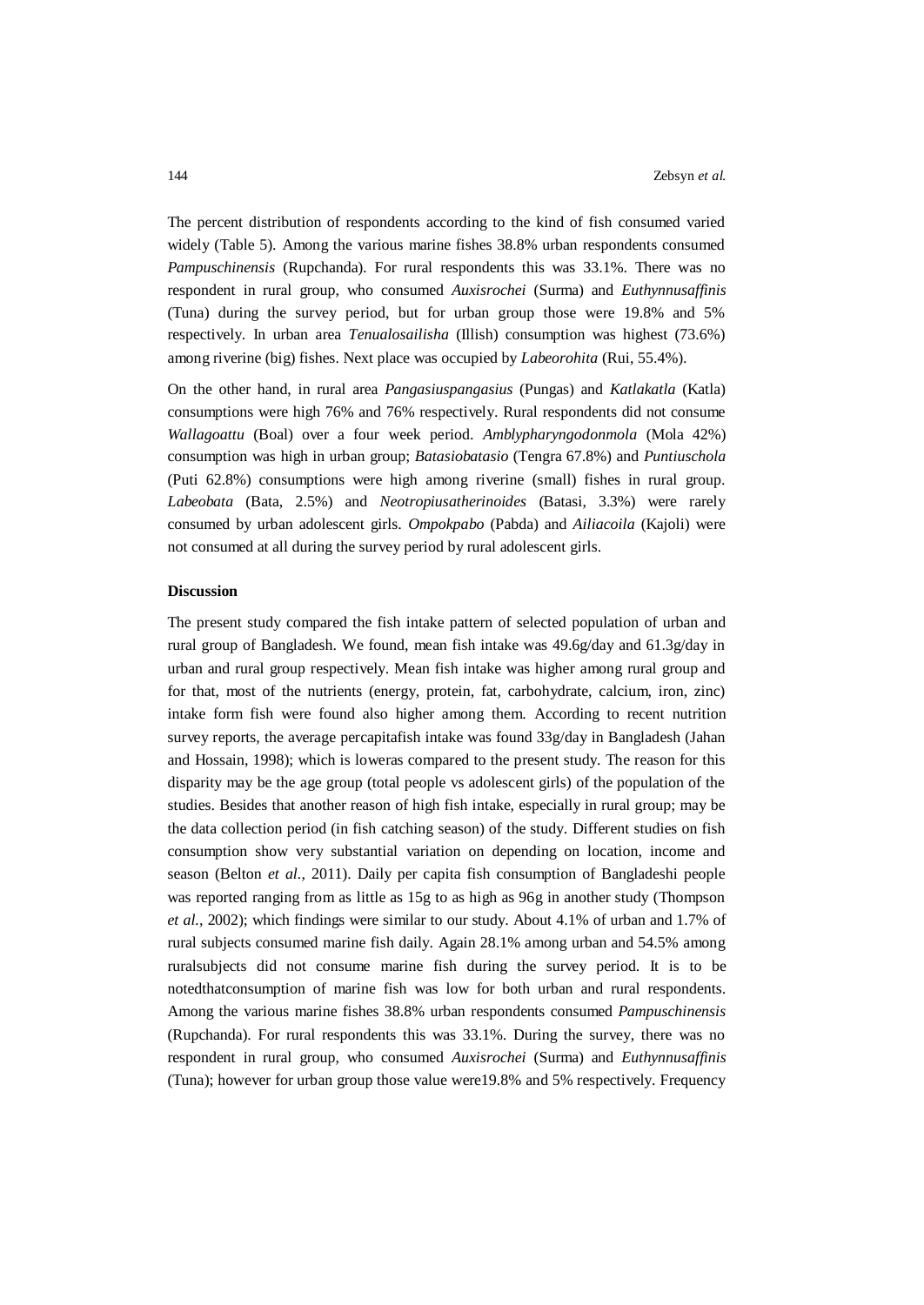of big fish (riverine) consumption was higher among urban group. However, as regards small fish (riverine), the consumption was higher for rural respondents as compared to that for urban ones. The difference was significant  $(p=0.028)$ . In urbanarea *Tenualosailisha* (Illish) consumption was highest (73.6%) among riverine (big) fishes. Next place was occupied by *Labeorohita* (Rui, 55.4%). On the other hand, in rural area *Pangasiuspangasius* (Pungas) and *Katlakatla* (Katla) consumptionswere high. 76% and 76% respectively. Rural respondentsdid not consume *Wallagoattu* (Boal) during the survey period. *Amblypharyngodonmola* (Mola 42.1%) consumption was high in urban group. *Batasiobatasio* (Tengra 67.8%) and *Puntiuschola* (Puti 62.8%) consumptions were high among riverine (small) fishes in rural group. *Labeobata* (Bata, 2.5%) and *Neotropiusatherinoides* (Batasi, 3.3%) were rarely consumed by urban adolescent girls. *Ompokpabo* (Pabda) and *Ailiacoila* (Kajoli) were not consumed during the survey period by rural adolescent girls. A survey conducted in Dhaka, showed that frequency of fish consumption increased with income. Medium sized freshwater capture species and hilsha (including immaturejatka) were the first and second most important categories of fish eaten by all income groups (Belton *et al.,* 2011).According to a study conducted among Danish adolescent girls and boys, median fish intake was found 10.7  $g$ /day and tended to be higher in boys than in girls (14.3 vs 8.0g/day) (Lauritzen*et al.,* 2012). A study done in Iceland reported that the average fish consumption of adolescent girls was only 14.8g/day. Less than 65% consumed fish twice per week on average (Gunnarsdottir *et al.,* 2010).

#### **Conclusions**

The results obtained in the present study showed that mean fish intake was higher among rural group. Marine fish intake was relatively lower among both groups. Frequency of big fish (riverine) consumption was higher among urban group and small fish (riverine) consumption was higher among rural group. Among the various marine fishes urban respondents mainly consumed Rupchanda, Surma and Loitta fishes. There was no respondent in rural area who consumed Surma and Tuna fishes during the survey period. In urban area Illish and Rui consumptions were high among riverine (big) fishes. However, for rural ones, these places were occupied by Pungas and Katla. During the survey, rural adolescent girlsdid not consume Boal, Pabda and Kajolifishes. Urban respondents consumed Mola while rural respondents consumed Tengra and Puti mainly among riverine (small) fishes. Bata and Batasi were rarely consumed by urban adolescent girls. In conclusion, it can be said that marine fish intake should be increased in both groups. As marine fish is not available in the rural area, so attempts should be taken to make marine fishes available to them by government and private efforts.